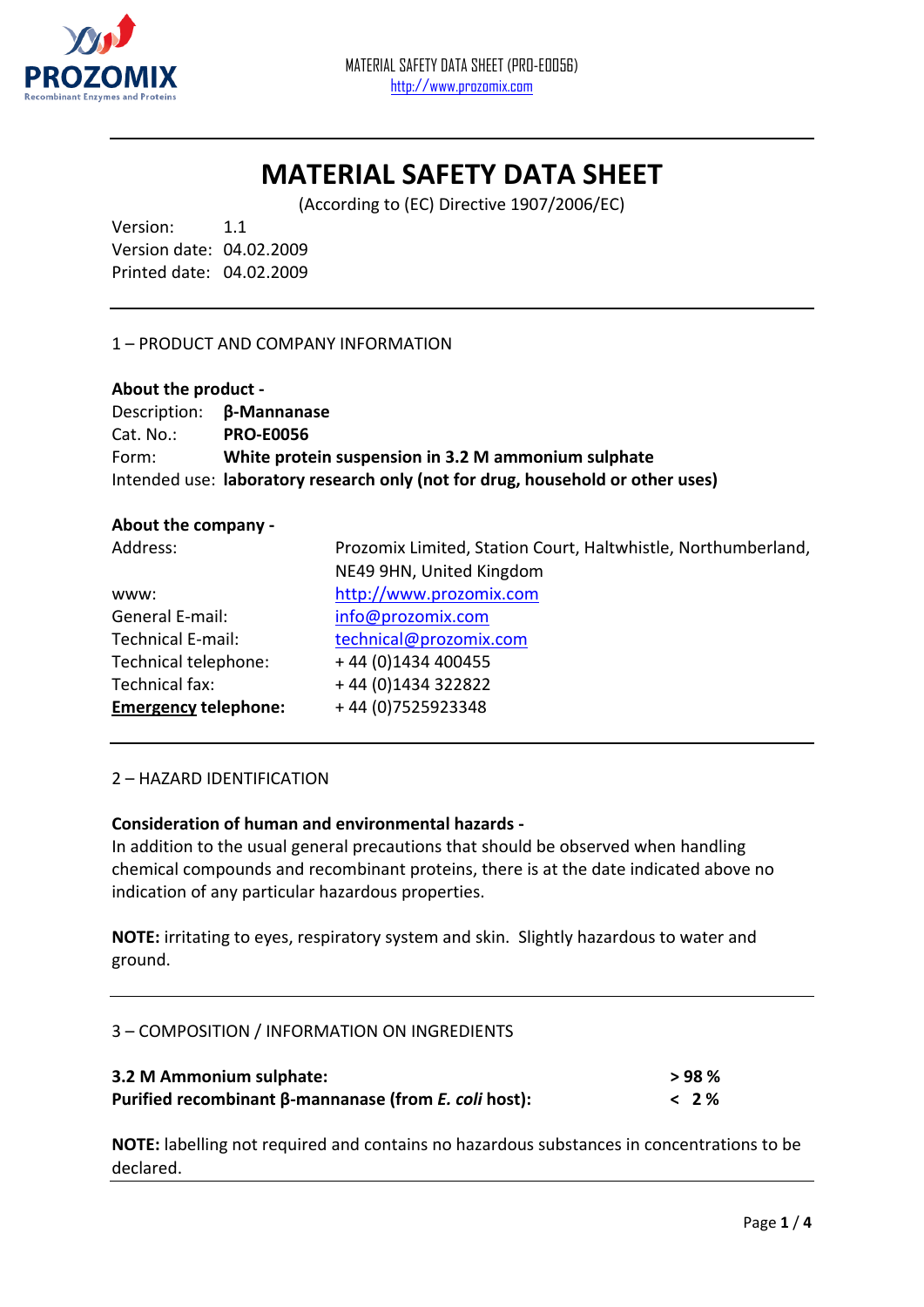

#### 4 – FIRST AID MEASURES

Skin contact: Immediately wash with copious amounts of water. Eye contact: Immediately wash eyes with copious amount of water. Continue for > 15 minutes and seek medical advice. Ingestion: Wash mouth out with water if person is conscious and seek medical advice.

#### 5 – FIRE FIGHTING MEASURES

| Extinguishing media: No restriction. |                                             |
|--------------------------------------|---------------------------------------------|
| Decomposition:                       | Dangerous decomposition is not anticipated. |

#### 6 – ACCIDENTAL RELEASE MEASURES

If spilt: Absorb using suitable absorbent material and dispose of suitably. Absorbent material: Not restricted. Special measures: It is not necessary to put special measures in place for this product.

#### 7 – HANDLING AND STORAGE

| Safe handling:                             | Do not breath vapour. Avoid contact with eyes, skin, and                                  |
|--------------------------------------------|-------------------------------------------------------------------------------------------|
|                                            | clothing. Minimise repeated or prolonged exposure.                                        |
| Storage:                                   | Refrigerate at $+1^{\circ}$ C to $+8^{\circ}$ C ( $+4^{\circ}$ C recommended as stated on |
|                                            | label). NOTE: this product is shipped at ambient temperature                              |
| Do not store together with: No restriction |                                                                                           |

## 8 – EXPOSURE CONTROLS / PERSONAL PROTECTION

| Wash hands thoroughly after use and before breaks.<br>General hygiene measures: |
|---------------------------------------------------------------------------------|
| No respiratory equipment required for normal use.                               |
| Chemical safety goggles.                                                        |
| Protective gloves (do not re-use).                                              |
|                                                                                 |

## 9 – PHYSICAL AND CHEMICAL PROPERTIES

| Form:           | Protein suspension in 3.2 M ammonium sulphate |
|-----------------|-----------------------------------------------|
| Colour:         | Off-white                                     |
| Fire promoting: | No oxidising properties                       |
| pH:             | $6 - 7(25^{\circ}C)$                          |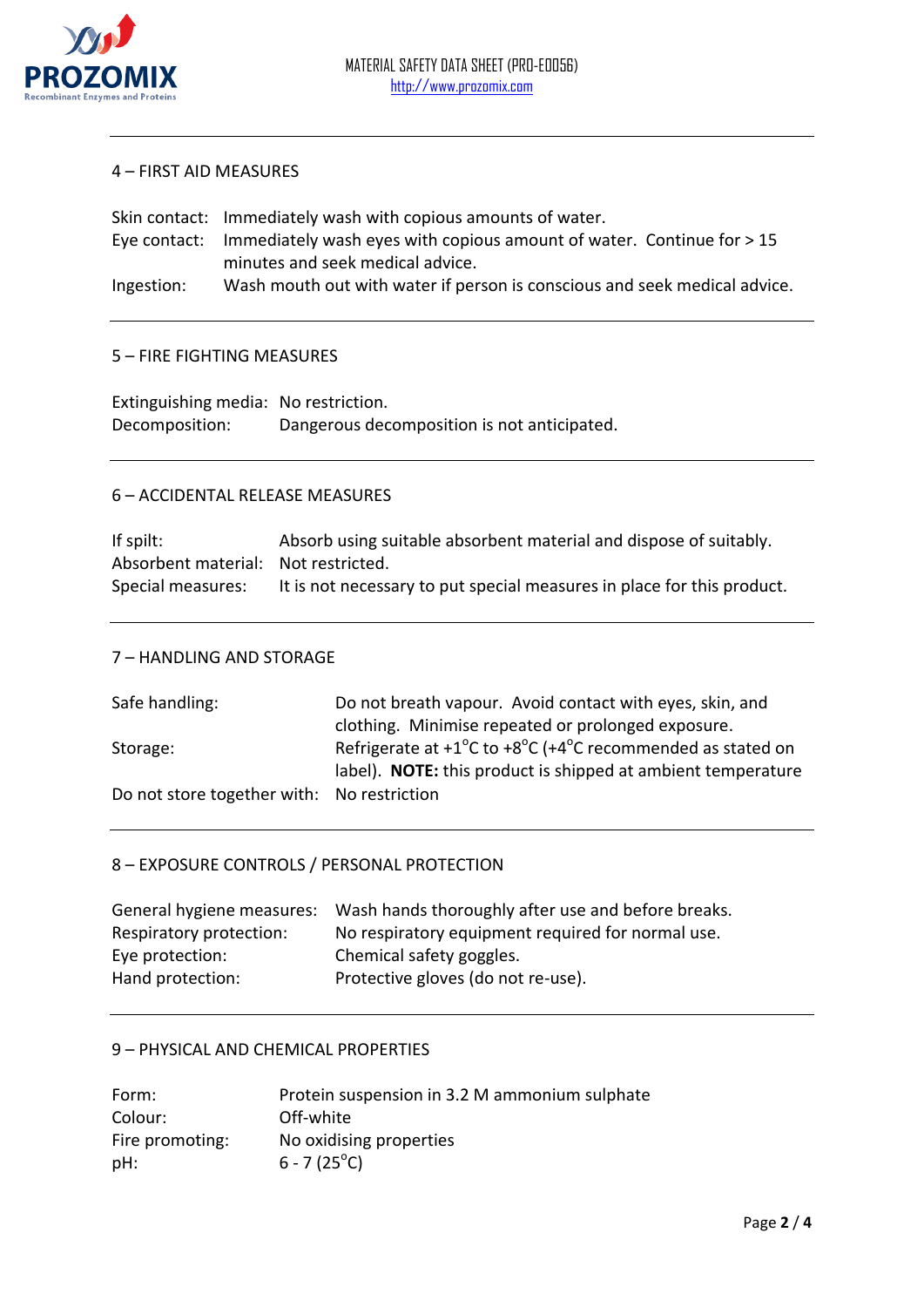

Density: approx. 1.225 g/cm<sup>3</sup> (fully homogenise before taking sample) Miscibility: Fully miscible with water

## 10 – STABILITY AND REACTIVITY

| Hazardous reactions:                                          | None under normal use |
|---------------------------------------------------------------|-----------------------|
| Hazardous decomposition products: Nitrogen and sulphur oxides |                       |
| Hazardous polymerisation:                                     | Will not occur        |

#### 11 – TOXICOLOLOGICAL INFORMATION

| Signs and symptoms of exposure: | To our knowledge, the chemical, physical and<br>toxicological properties have not been thoroughly<br>investigated. However, intoxication has so far not<br>become known. |
|---------------------------------|--------------------------------------------------------------------------------------------------------------------------------------------------------------------------|
| <b>Route of exposure</b>        |                                                                                                                                                                          |
| Skin contact:                   | Skin irritation caused                                                                                                                                                   |
| Skin absorption:                | May be harmful                                                                                                                                                           |
| Eye contact:                    | Eye irritation caused                                                                                                                                                    |
| Inhalation:                     | May be harmful to mucous membranes and upper<br>respiratory system                                                                                                       |
| Ingestion:                      | May be harmful                                                                                                                                                           |

#### 12 – ECOLOGICAL INFORMATION

| Water hazard class: | 1 (German regulations [VwVwS]) |
|---------------------|--------------------------------|
|                     |                                |

#### 13 – DISPOSAL CONSIDERATIONS

Contents: After dilution this product can be disposed of in general waste water according to local regulations Packaging: None-contaminated outer packaging should be re-cycled as for any general paper waste. Packaging used to contain this product should be disposed off in accordance with local regulations, i.e. the same as for any general chemical compound

## 14 – TRANSPORT INFORMATION

Non-hazardous for road (RID/ADR), sea (IMDG) and air (IATA/ICAO) transport.